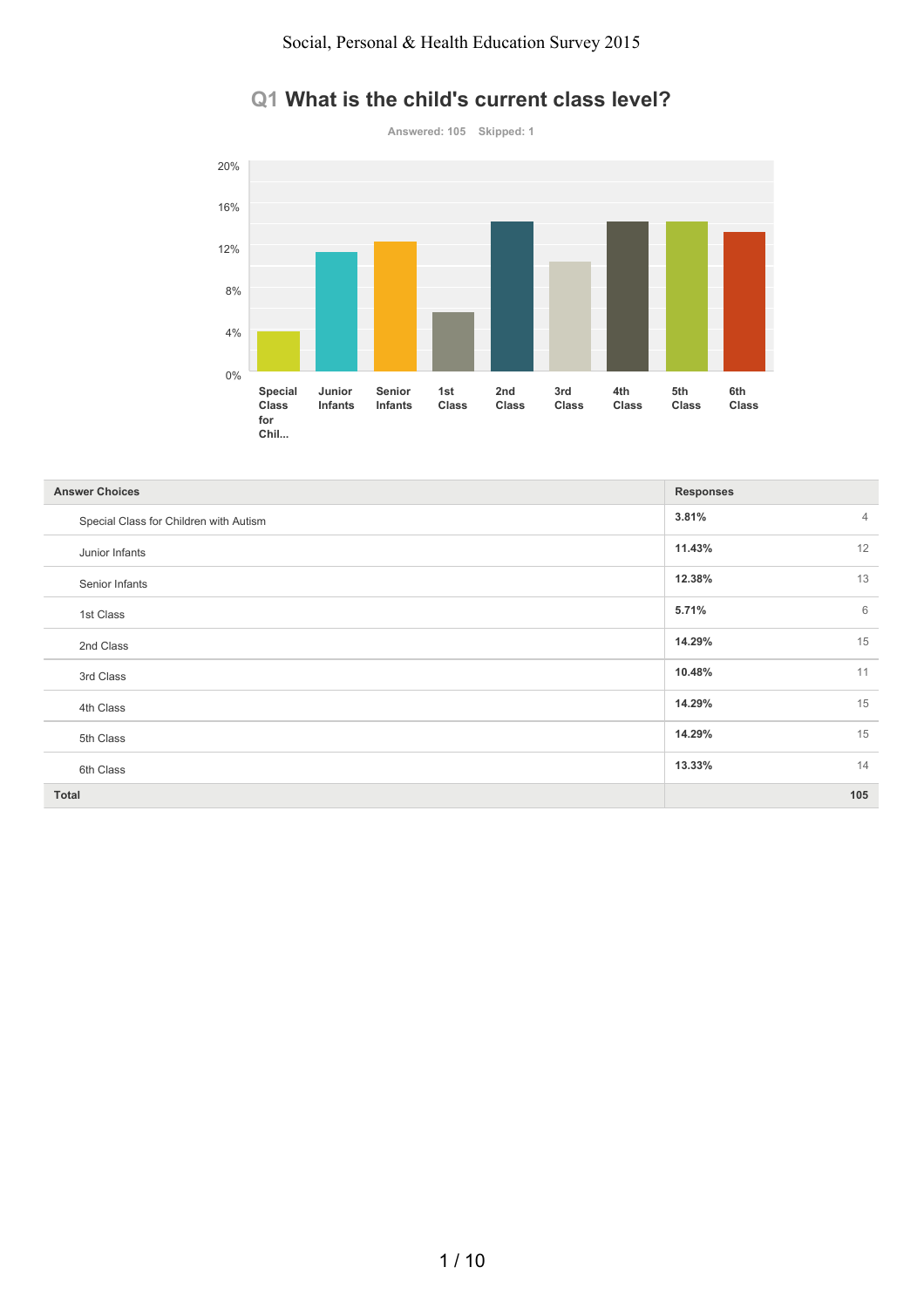

### **Q2 Relative to other children of her/his age, I believe that my child:**

|                                                                                         | <b>Strongly</b><br>Agree | Agree        | <b>Neither Agree nor</b><br><b>Disagree</b> | <b>Disagree</b>         | <b>Strongly</b><br><b>Disagree</b> | Don't<br>know           | Total |
|-----------------------------------------------------------------------------------------|--------------------------|--------------|---------------------------------------------|-------------------------|------------------------------------|-------------------------|-------|
| Is happy in school                                                                      | 50.48%<br>53             | 37.14%<br>39 | 9.52%<br>10                                 | 1.90%<br>$\overline{2}$ | $0.00\%$<br>$\Omega$               | 0.95%                   | 105   |
| Has a positive sense of self esteem                                                     | 29.81%<br>31             | 44.23%<br>46 | 13.46%<br>14                                | 7.69%<br>8              | 2.88%<br>3                         | 1.92%<br>2              | 104   |
| Is self-confident in various settings                                                   | 18.27%<br>19             | 55.77%<br>58 | 15.38%<br>16                                | 6.73%                   | 2.88%<br>3                         | 0.96%<br>$\overline{1}$ | 104   |
| Is happy outside school                                                                 | 50.00%<br>52             | 42.31%<br>44 | 5.77%<br>6                                  | 0.96%                   | $0.00\%$<br>$\Omega$               | $0.96\%$                | 104   |
| Can resolve or deal with everyday conflicts/arguments in an<br>appropriate way          | 10.58%<br>11             | 44.23%<br>46 | 25.96%<br>27                                | 13.46%<br>14            | 2.88%<br>3                         | 2.88%<br>3              | 104   |
| Knows how to keep safe when at home                                                     | 42.31%<br>44             | 44.23%<br>46 | 8.65%<br>9                                  | 1.92%<br>2              | 1.92%<br>$\overline{2}$            | 0.96%<br>$\overline{1}$ | 104   |
| Knows how to keep safe when away from home (playing<br>field, shops, park, trips, etc.) | 26.92%<br>28             | 52.88%<br>55 | 11.54%<br>12                                | 3.85%<br>4              | 3.85%<br>4                         | $0.96\%$                | 104   |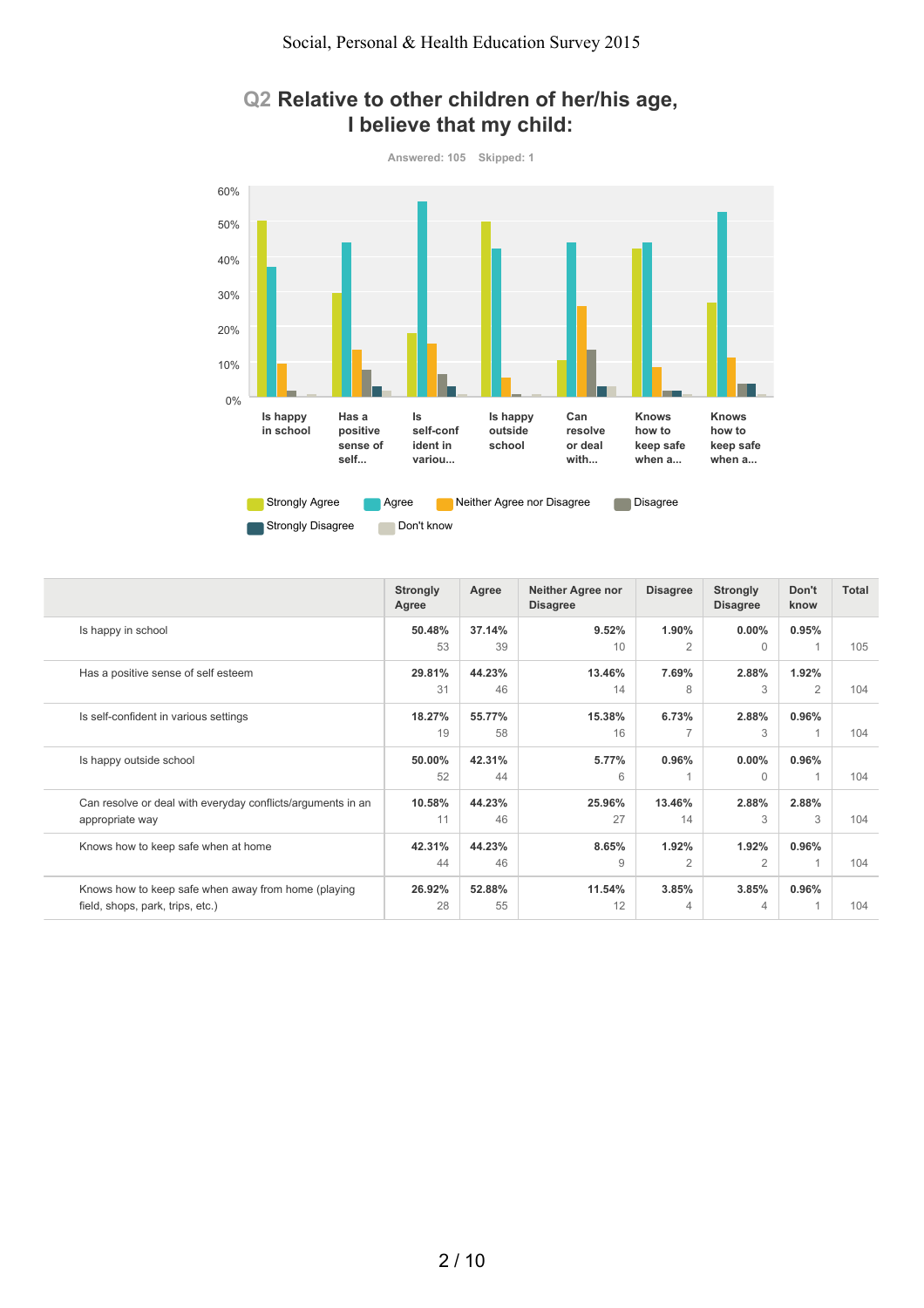

#### **Q3 Relative to other children of her/his age, I believe that my child:**

|                                                          | <b>Strongly</b><br>Agree | Agree        | <b>Neither Agree nor</b><br><b>Disagree</b> | <b>Disagree</b>         | <b>Strongly</b><br><b>Disagree</b> | Don't<br>know        | <b>Total</b> |
|----------------------------------------------------------|--------------------------|--------------|---------------------------------------------|-------------------------|------------------------------------|----------------------|--------------|
| Is good at cooperation (other children)                  | 36.00%<br>36             | 48.00%<br>48 | 11.00%<br>11                                | 3.00%<br>3              | 1.00%                              | $1.00\%$             | 100          |
| Is good at cooperation (adults)                          | 36.36%<br>36             | 51.52%<br>51 | 9.09%<br>9                                  | 3.03%<br>3              | $0.00\%$<br>$\Omega$               | $0.00\%$<br>$\Omega$ | 99           |
| Has a good understanding of healthy living               | 42.42%<br>42             | 48.48%<br>48 | 5.05%<br>5                                  | 2.02%<br>$\overline{2}$ | 1.01%                              | 1.01%                | 99           |
| Can make new friends easily                              | 24.24%<br>24             | 50.51%<br>50 | 14.14%<br>14                                | 4.04%<br>4              | 4.04%<br>$\overline{4}$            | 3.03%<br>3           | 99           |
| Has a good sense of her/his personal<br>responsibilities | 28.28%<br>28             | 47.47%<br>47 | 10.10%<br>10                                | 9.09%<br>9              | 4.04%<br>$\overline{4}$            | 1.01%                | 99           |
| Does the right thing in bullying-type<br>situations      | 24.74%<br>24             | 42.27%<br>41 | 19.59%<br>19                                | 3.09%<br>3              | 1.03%                              | 9.28%<br>9           | 97           |
| Is easily led                                            | 16.49%<br>16             | 19.59%<br>19 | 23.71%<br>23                                | 27.84%<br>27            | 8.25%<br>8                         | 4.12%<br>4           | 97           |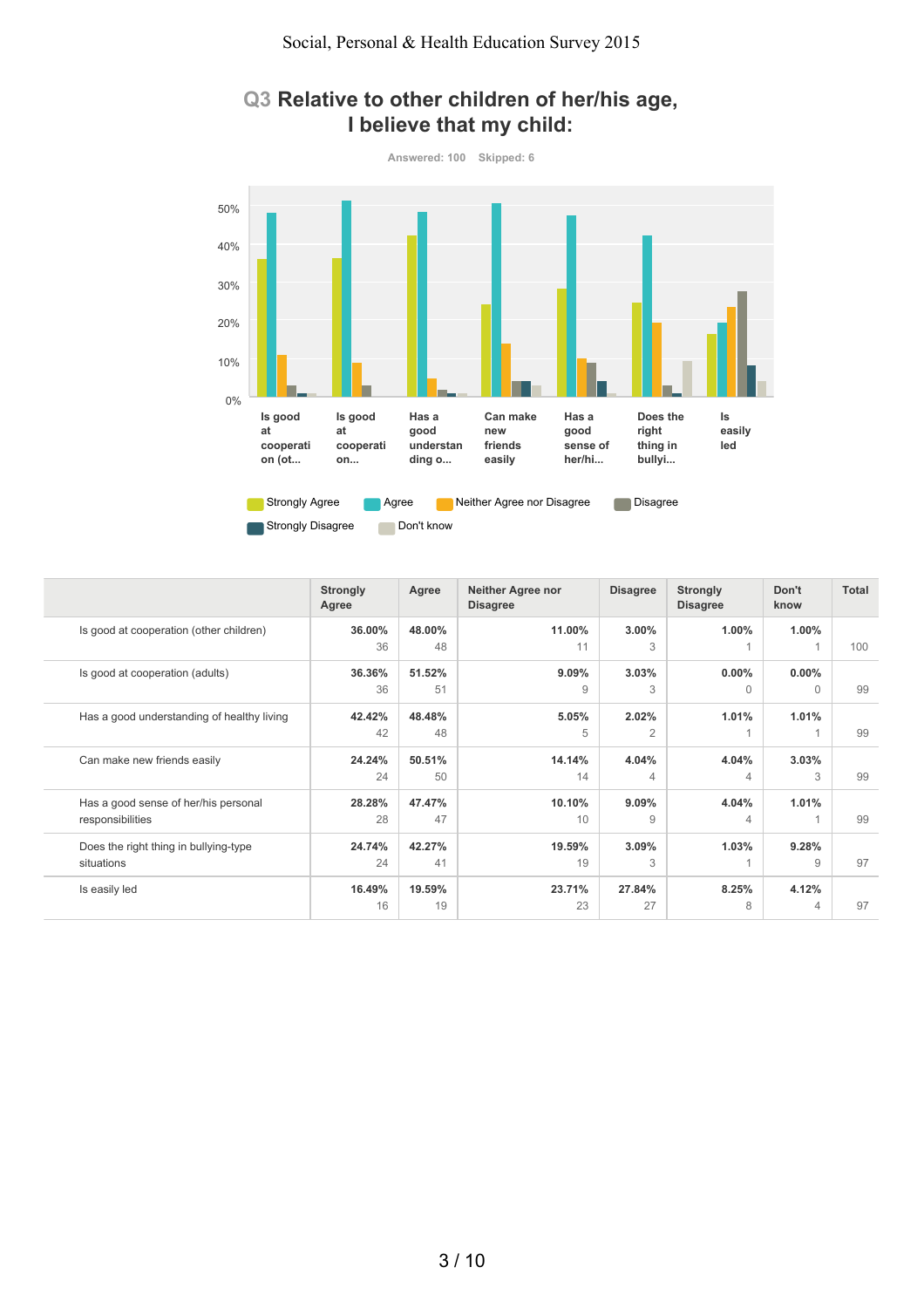

### **Q4 Relative to other children of her/his age, I believe that my child:**

|                                                                        | <b>Strongly</b><br>Agree | Agree        | <b>Neither Agree nor</b><br><b>Disagree</b> | <b>Disagree</b> | <b>Strongly</b><br><b>Disagree</b> | Don't<br>know         | <b>Total</b> |
|------------------------------------------------------------------------|--------------------------|--------------|---------------------------------------------|-----------------|------------------------------------|-----------------------|--------------|
| Has a positive relationship with adults (family,                       | 69.00%                   | 26.00%       | 5.00%                                       | $0.00\%$        | $0.00\%$                           | $0.00\%$              | 100          |
| extended family)                                                       | 69                       | 26           | 5                                           | $\Omega$        | $\Omega$                           | $\Omega$              |              |
| Has a positive relationship with teacher(s), sports<br>coaches, etc.   | 50.51%<br>50             | 38.38%<br>38 | 7.07%                                       | 4.04%<br>4      | $0.00\%$<br>$\Omega$               | $0.00\%$<br>$\bigcap$ | 99           |
| Has a good relationship with other children                            | 35.71%                   | 53.06%       | 6.12%                                       | 3.06%           | 2.04%                              | $0.00\%$              | 98           |
| (outside school)                                                       | 35                       | 52           | 6                                           | 3               | $\overline{2}$                     | $\bigcap$             |              |
| Has a good relationship with classmates                                | 41.00%<br>41             | 43.00%<br>43 | 10.00%<br>10                                | 4.00%<br>4      | 1.00%                              | 1.00%                 | 100          |
| Is willing to participate in sports, clubs and/or<br>social activities | 43.43%<br>43             | 39.39%<br>39 | 11.11%<br>11                                | 1.01%           | 4.04%<br>4                         | 1.01%                 | 99           |
| Can tell when other children are manipulating                          | 8.16%                    | 35.71%       | 24.49%                                      | 18.37%          | 5.10%                              | 8.16%                 | 98           |
| him/her                                                                | 8                        | 35           | 24                                          | 18              | 5                                  | 8                     |              |
| Understands the influence of the media                                 | 13.13%                   | 29.29%       | 26.26%                                      | 20.20%          | 6.06%                              | 5.05%                 | 99           |
| (advertisements, etc.)                                                 | 13                       | 29           | 26                                          | 20              | 6                                  | 5                     |              |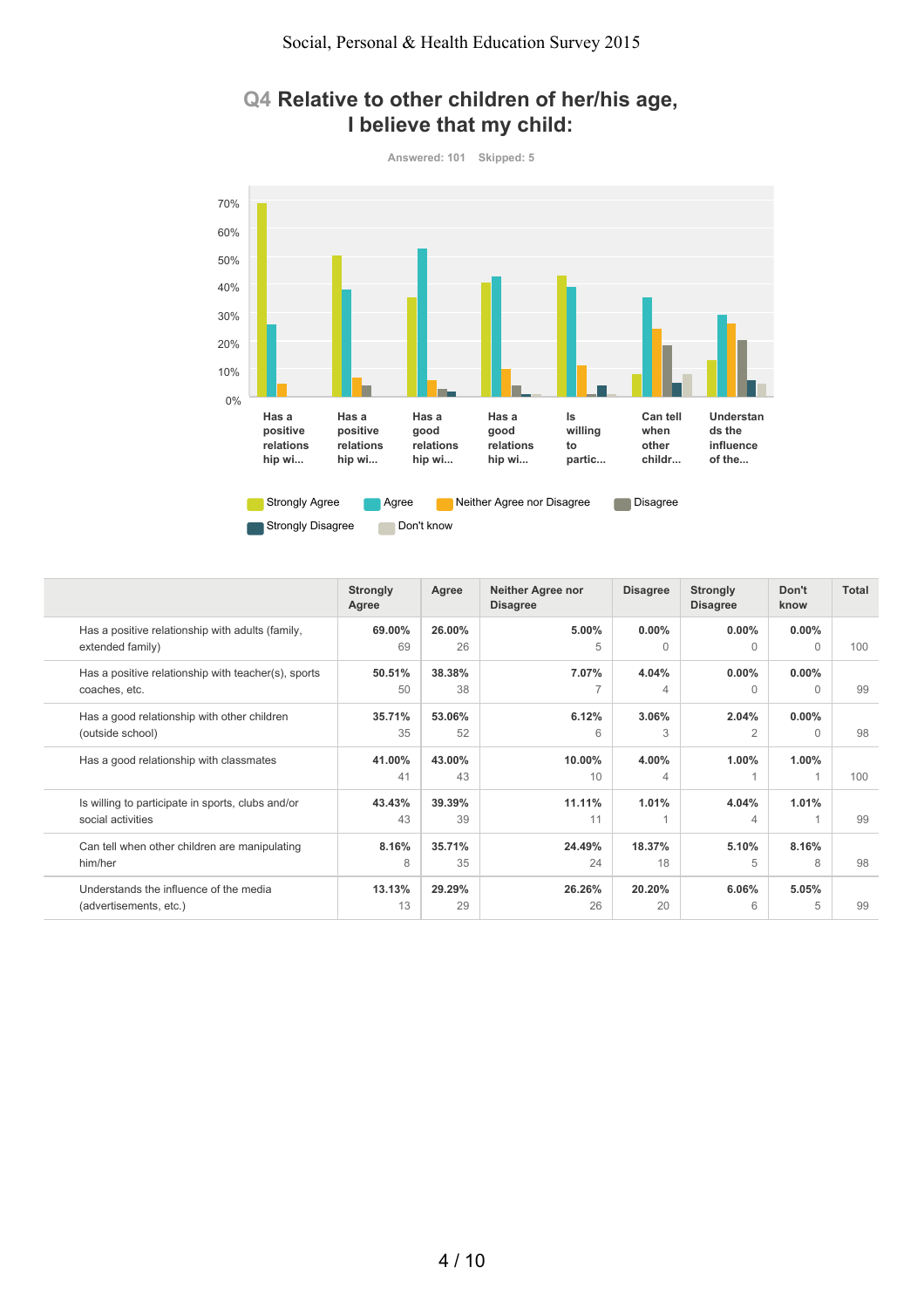

## **Q5 Relative to other children of her/his age, I believe that my child:**

|                                                                       | <b>Strongly</b><br>Agree | Agree  | <b>Neither Agree</b><br>nor Disagree | <b>Disagree</b> | <b>Strongly</b><br><b>Disagree</b> | Don't<br>know | <b>Total</b> |
|-----------------------------------------------------------------------|--------------------------|--------|--------------------------------------|-----------------|------------------------------------|---------------|--------------|
| Is respectful of diversity (ethnicities, different types of families, | 61.22%                   | 30.61% | 6.12%                                | 1.02%           | $0.00\%$                           | 1.02%         |              |
| religions, older people, etc.)                                        | 60                       | 30     | 6                                    |                 | $\Omega$                           |               | 98           |
| Is a good communicator                                                | 34.02%                   | 41.24% | 12.37%                               | 9.28%           | 3.09%                              | $0.00\%$      |              |
|                                                                       | 33                       | 40     | 12                                   | 9               | 3                                  | $\bigcap$     | 97           |
| Can tell when adults are negatively influencing him/her               | 14.29%                   | 32.65% | 27.55%                               | 12.24%          | 5.10%                              | 8.16%         |              |
|                                                                       | 14                       | 32     | 27                                   | 12              | 5                                  | 8             | 98           |
| Is aware of his/her rights                                            | 19.79%                   | 35.42% | 22.92%                               | 11.46%          | 5.21%                              | 5.21%         |              |
|                                                                       | 19                       | 34     | 22                                   | 11              | 5                                  | 5             | 96           |
| Understands the feelings of others                                    | 30.61%                   | 48.98% | 11.22%                               | 6.12%           | 2.04%                              | 1.02%         |              |
|                                                                       | 30                       | 48     | 11                                   | 6               | 2                                  |               | 98           |
| Protects him/herself from abuse (by reporting situations he/she       | 22.68%                   | 48.45% | 12.37%                               | 6.19%           | 5.15%                              | 5.15%         |              |
| finds unsafe or threatening to adults who can help)                   | 22                       | 47     | 12                                   | 6               | 5                                  | 5             | 97           |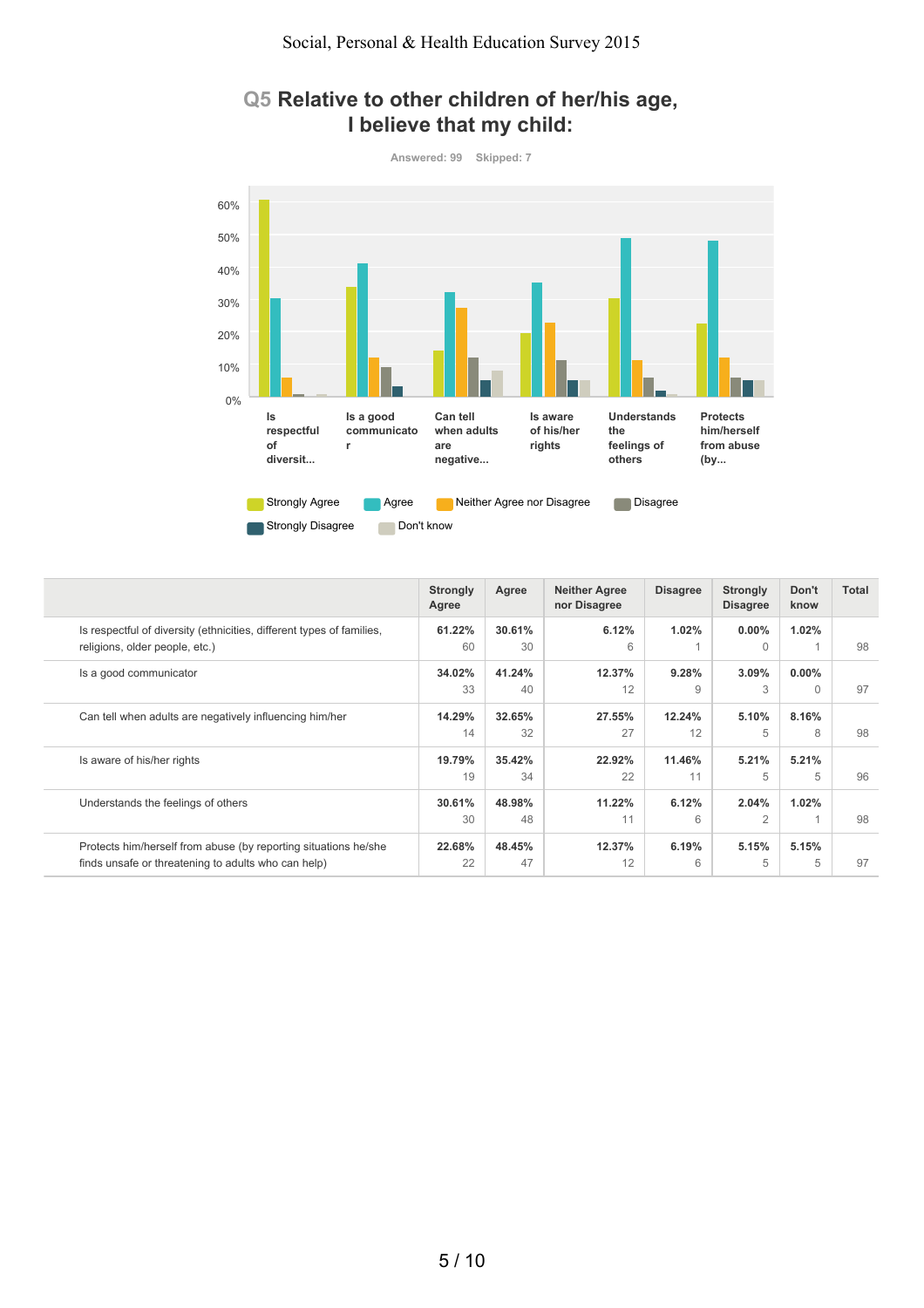**Q6 We are interested in your opinion of the importance the school should place on the promotion of specific ethical and/or moral values.From the following list, which do you consider the 3 most important values for our school to promote? (Please tick 3 boxes.)**



| <b>Answer Choices</b>        | <b>Responses</b>        |
|------------------------------|-------------------------|
| Respect                      | 71<br>71.72%            |
| Safety                       | 45<br>45.45%            |
| Responsibility               | 39<br>39.39%            |
| Honesty                      | 36<br>36.36%            |
| Happiness                    | 35<br>35.35%            |
| Kindness                     | 27<br>27.27%            |
| Cooperation                  | 17<br>17.17%            |
| Caring                       | 15<br>15.15%            |
| Freedom                      | 7.07%<br>$\overline{7}$ |
| Peace                        | 4.04%<br>$\overline{4}$ |
| Love                         | $\mathfrak{Z}$<br>3.03% |
| <b>Total Respondents: 99</b> |                         |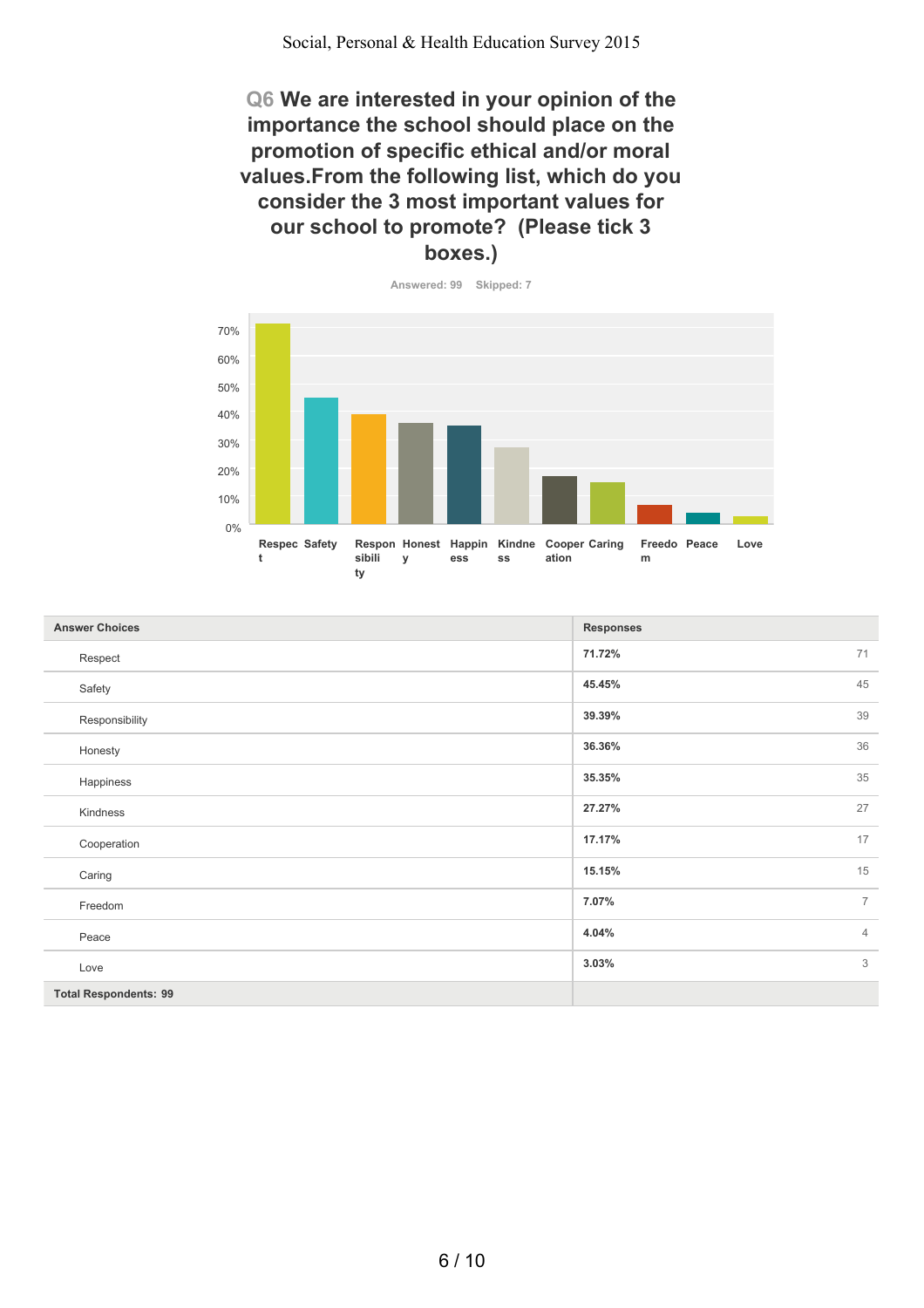# **Q7 Which features of life at Gorey Educate Together NS have most helped this child's personal development?**

**Answered: 81 Skipped: 25**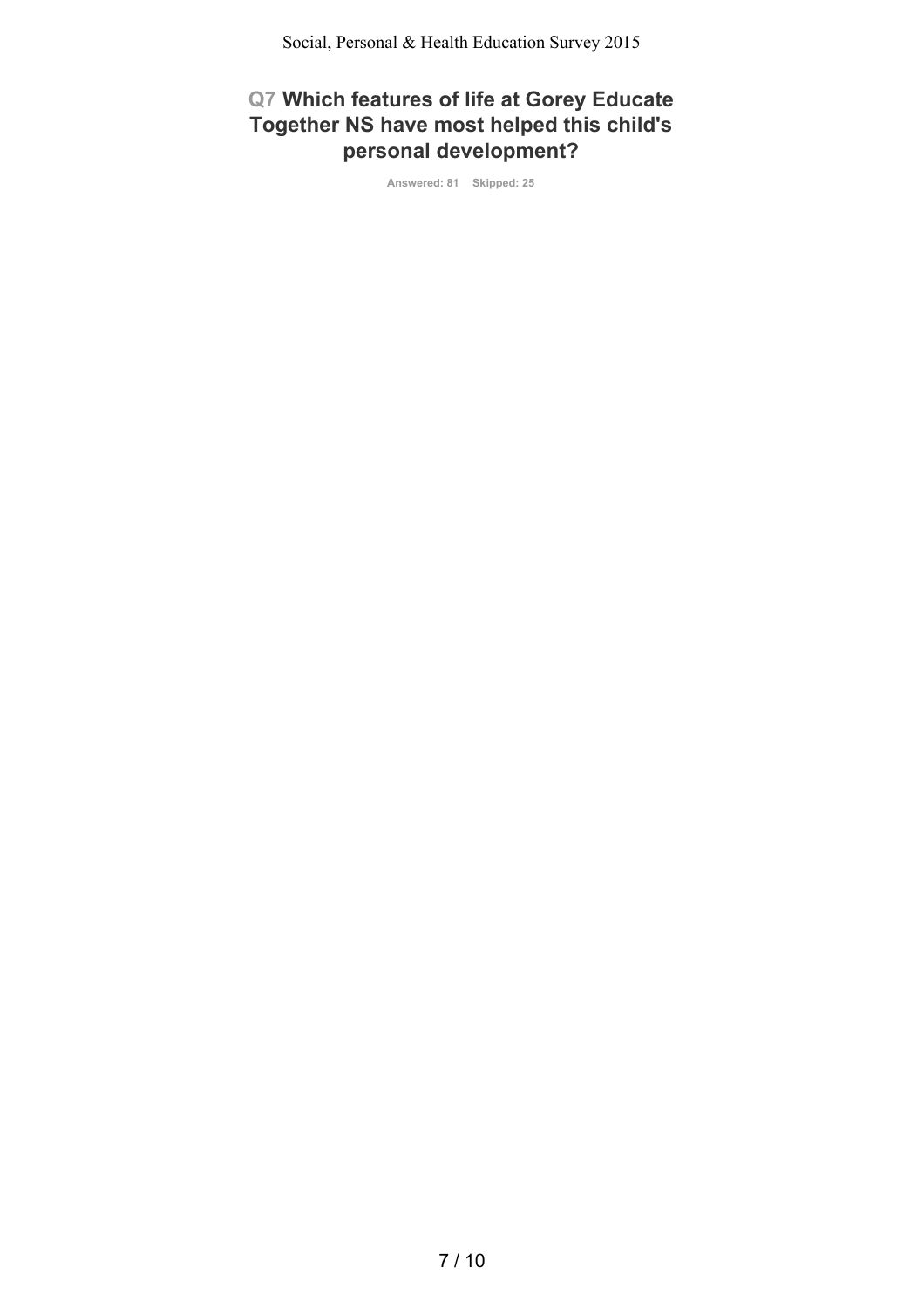Social, Personal & Health Education Survey 2015

## **Q8 Which features of life at Gorey Educate Together NS have most troubled or worried this child?**

**Answered: 81 Skipped: 25**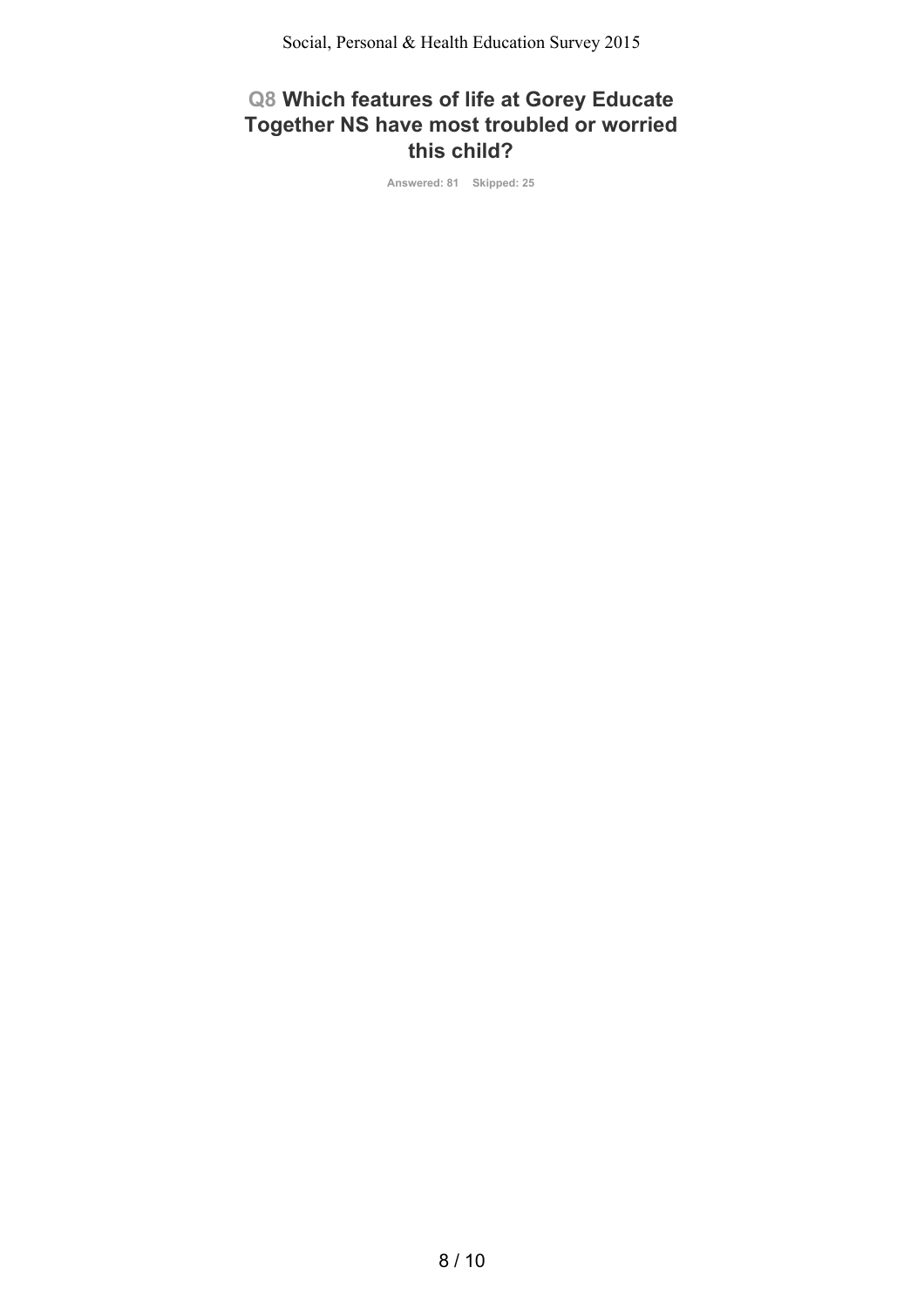**Q9 Which features of home life (and life outside of school) does this child find challenging or worrying at present?**

**Answered: 77 Skipped: 29**